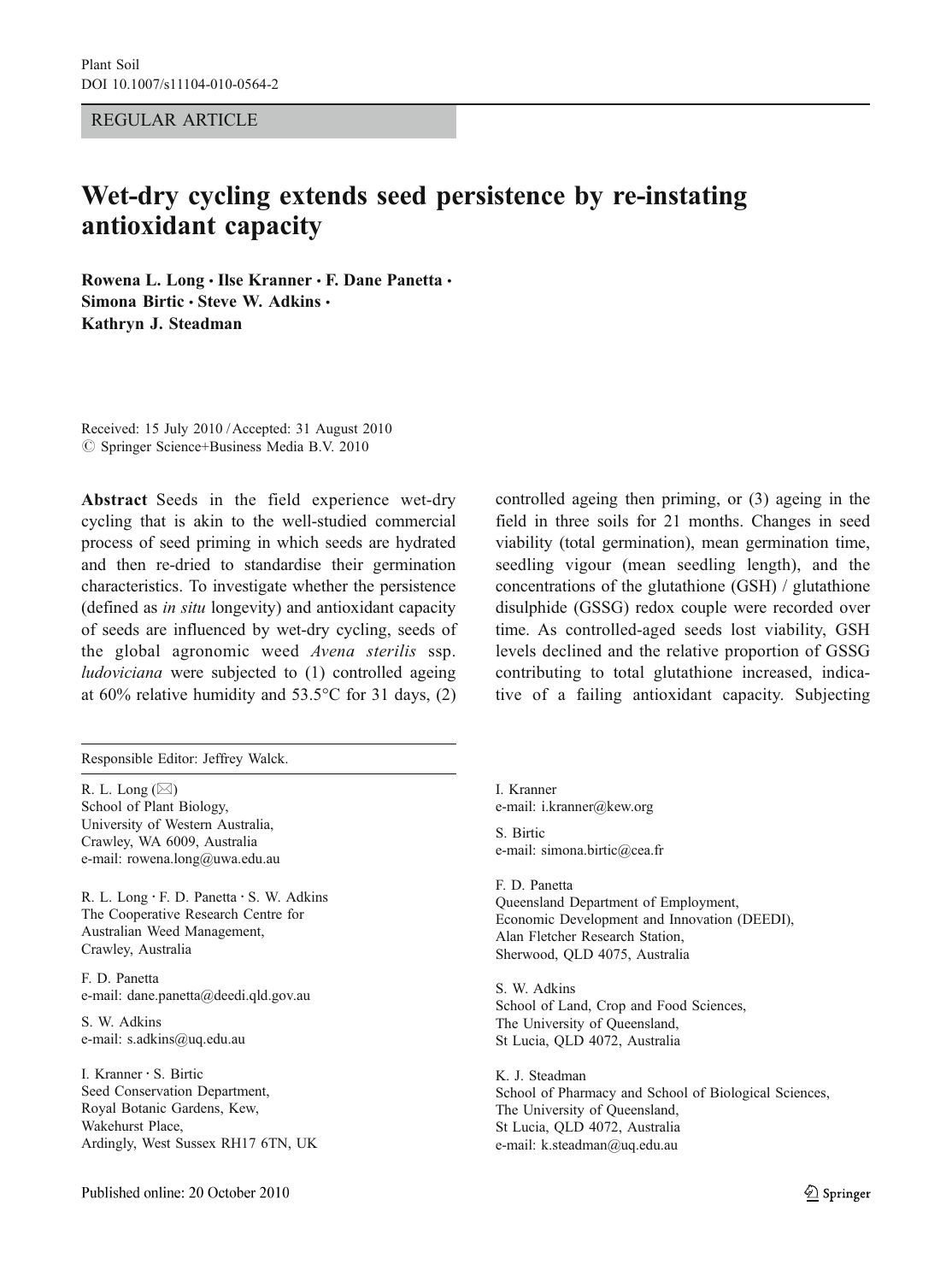seeds that were aged under controlled conditions to a wet-dry cycle (to −1 MPa) prevented viability loss and increased GSH levels. Field-aged seeds that underwent numerous wet-dry cycles due to natural rainfall maintained high viability and high GSH levels. Thus wet-dry cycles in the field may enhance seed longevity and persistence coincident with re-synthesis of protective compounds such as GSH.

Keywords Ageing · Avena sterilis ssp. ludoviciana · Glutathione . Priming . Wet-dry cycling . Wild oat

# Abbreviations

| <b>GSH</b> | glutathione             |
|------------|-------------------------|
| GSSG       | glutathione disulphide  |
| <b>MGT</b> | mean germination time   |
| <b>RH</b>  | relative humidity       |
| <b>ROS</b> | reactive oxygen species |
| SE.        | standard error          |
| WC.        | water content           |

#### Introduction

Seeds in soils undergo wet-dry cycling in concert with fluctuations in the humidity of their surroundings (Wuest [2007](#page-8-0)). During rainfall and dew formation, soil surfaces can become saturated, and seeds with permeable seed coats imbibe water (Huang et al. [2008](#page-8-0)). If the duration of wetting is sufficient, seeds may then germinate, but if they are dormant, or if the temperature and light conditions are unsuitable for germination, the seeds will re-dry as moisture in their environment subsides (Batlla and Benech-Arnold [2006\)](#page-8-0). The consequences of wetdry cycling for the physiology of seeds and their subsequent persistence (defined as longevity in situ; Long et al. [2008](#page-8-0)) in the field are poorly understood, and are the focus of this study.

Wet-dry cycling experienced by seeds in the field is akin to the process of priming (Gonzalez-Zertuche et al. [2001](#page-8-0)), which is a commercial hydration-dehydration technique used to standardise the germination characteristics of a seed lot. The effects of priming on seed longevity are contentious, with some studies reporting protracted longevity following priming (Butler et al. [2009](#page-8-0); Yeh and Sung [2008](#page-8-0)), and others reporting shortened longevity (Lin et al. [2005;](#page-8-0) Probert et al. [1991\)](#page-8-0). One major factor influencing the consequences of priming for seed longevity is the physiological age of the seeds at the time of priming, such that longevity is promoted in seed lots that have lost vigour prior to wetting (Butler et al. [2009](#page-8-0)). It is possible that wet-dry cycling occurring during rain events in natural conditions may also extend the persistence of ageing seeds – a prospect that has implications for weed management and land restoration.

The mechanism by which priming enhances seed longevity is likely associated with antioxidants, which can protect and repair cellular components (Bailly et al. [1998](#page-8-0); Yeh and Sung [2008](#page-8-0)). A major cause of seed deterioration is the accumulation of reactive oxygen species (ROS). ROS play significant roles in diverse processes such as stress signalling, gene expression, plant growth and development, but if not carefully controlled by antioxidants, they can accumulate and cause oxidative stress (Bailly [2004](#page-7-0); Kranner and Birtic [2005;](#page-8-0) Foyer and Noctor [2009\)](#page-8-0). Indicators of oxidative stress include changes in the activities of the antioxidants that scavenge ROS (Bailly et al. [2002;](#page-8-0) Goel et al. [2003](#page-8-0); Kranner et al. [2006](#page-8-0)), and changes in membrane permeability (Mirdad et al. [2006;](#page-8-0) Spano et al. [2007\)](#page-8-0) and lipid peroxidation (Goel and Sheoran [2003;](#page-8-0) Murthy et al. [2003\)](#page-8-0). The occurrence and rate of these reactions are strongly influenced by the water content of seeds; whilst greater metabolic activity in wetter seeds is associated with more, potentially harmful, ROS being produced, water-soluble antioxidants are active and can scavenge ROS to prevent them accumulating to toxic levels. One water-soluble antioxidant system present in all cells, the glutathione system, shows particular promise as a correlate of seed viability loss (Kranner et al. [2006\)](#page-8-0); as seeds age, glutathione (γ-glutamyl-cysteinyl-glycine; GSH) scavenges ROS that could otherwise accumulate and damage the cell, and GSH is oxidised to glutathione disulphide (GSSG) in the process (Colville and Kranner [2010](#page-8-0)). Whilst studies using seeds aged and primed in the laboratory have indicated a role for GSH in reinvigorating seeds (Bailly et al. [1998](#page-8-0); Yeh and Sung [2008\)](#page-8-0), whether or not the GSH/GSSG system is associated with extending the persistence of seeds undergoing wet-dry cycling in the field has yet to be reported.

Given that seeds in the soil seed bank undergo wet-dry cycling that is analogous to priming, we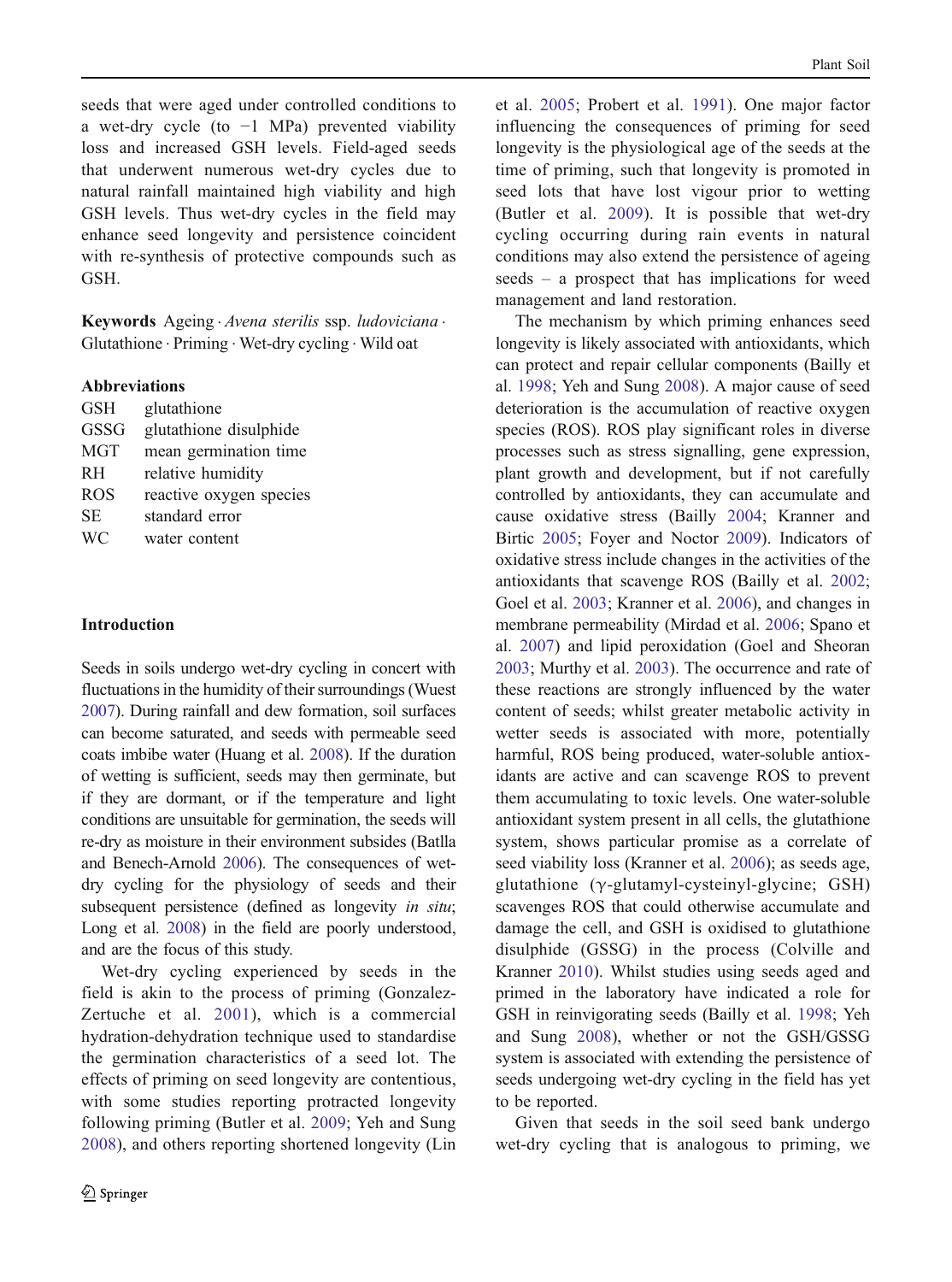reasoned that antioxidant capacity will decline in ageing seeds but will be reinvigorated by wet-dry events, and will be accompanied by an extension in seed longevity. To test this hypothesis, we aged and primed seeds of the global agronomic weed Avena sterilis subsp. ludoviciana in the laboratory and assessed their viability, seedling vigour, and contents of GSH and GSSG. Seeds recovered from a 21 month-long field-based burial trial were also tested to gauge whether patterns observed in the laboratory were consistent with field scenarios in a range of soil types.

#### Materials and methods

# Seed materials

Florets of Avena sterilis ssp. ludoviciana were collected from a chickpea (Cicer arietinum L.) crop located between Millmerran and Goondiwindi, Queensland, Australia (S 28.19°, E 150.46°) on 20 October 2004. Florets were stored in the laboratory (approximately 50% relative humidity (RH) at  $21 \pm 1$ °C) for 6 weeks prior to the start of experiments.

# Seed ageing treatments

Three seed-ageing treatments were applied: 1) controlled ageing, 2) controlled ageing-plus-priming, and 3) field ageing.

Controlled ageing was conducted using a modified version of the test described in Long et al. ([2008](#page-8-0)). Prior to controlled ageing, caryopses (hereafter referred to as seeds) were stored with florets intact at  $9.2 \pm 0.1\%$  water content (WC; dry weight basis) in vacuum-sealed foil bags in a −20±1°C freezer for 19 months. Vials containing 25 seeds were preequilibrated to 47.0±1.5% RH (370 gL<sup>-1</sup> LiCl) at  $20 \pm 1$ °C for 14 days in a sealed box to reach a final WC of 9.9 $\pm$ 0.3%. The ageing test started when these vials were transferred to a second sealed box at  $60.0\pm$ 1.5% RH (290 gL<sup>-1</sup> LiCl) and 53.5±0.5°C, which maintained WC at a similar level  $(9.7 \pm 0.3\%)$ . On days 0, 8, 16, 22, 27 and 31 of controlled ageing, vials were retrieved to assess WC gravimetrically (105°C for 24 h, two replicates), seed germination (four replicates) and glutathione redox status (four replicates).

For the controlled ageing-plus-priming treatment, seeds were first aged for 25 days (as described above) before being moved to a priming environment at  $20 \pm 1^{\circ}$ C for 6 days. Three treatments comprised: −1 MPa (99.6% RH at 20°C, 47% WC), −10 MPa (93.5% RH at 20°C, 27% WC) and unprimed (47% RH at  $20^{\circ}$ C, 11% WC) to simulate soil moisture conditions within and below the plant-available-water range of 0 to −1.5 MPa (Brady and Weil [1999\)](#page-8-0). Seeds were primed using 5 mL polyethylene glycol solutions (PEG 8000, hereafter 'PEG'; -1 MPa=295 gL<sup>-1</sup> deionised H<sub>2</sub>O at 20 $\degree$ C; -10 MPa=974 gL<sup>-1</sup>) applied to two discs of Whatman No. 1 filter paper in 90 mm Petri dishes. Seeds remained on the PEG solutions for 4 days, were rinsed briefly in a tea-strainer with deionised water, and then dried at 47% RH for 2 days to return them to their original WC. For the unprimed treatment, seeds were transferred to 47% RH and 20°C for 6 days. After 6 days (Day 31), half of the samples of the primed and unprimed treatments were retrieved for germination, glutathione redox state, and WC tests, whilst the remaining samples received a further 3 days of ageing at 60% RH and 53.5°C (to day 34). For comparison, a standard controlled ageing treatment was prepared, and samples were retrieved on Days 0, 25, 31 and 34 of ageing. For each treatment on each retrieval day, two replicates of 50 seeds were used for germination testing, two replicates of 25 seeds were used for moisture content testing, and four replicates of 25 seeds were used for analysis of glutathione redox status.

For field ageing, samples of approximately 750 seeds in their floret tissues were buried at 10 cm and exhumed according to Long et al. ([2009\)](#page-8-0). The soil pH was approximately 6, 7 and 8, respectively for the red light clay, sandy loam and black silty loam soils (Long et al. [2009\)](#page-8-0). Soil moisture and temperature were monitored and ranged from 55% to 100% RH and 10°C to 40°C, depending on the soil, season, and rainfall events (Long et al. [2009\)](#page-8-0). Additionally, the rainfall events for the site where all three soils were located were interpreted from data from the Australian Government Bureau of Meteorology (Fig. [1](#page-3-0)). For each soil and block, enough seed samples were buried to enable retrievals at 4.5, 9, 12, 17 and 21 months after burial. However, the number of filled seeds that were retrieved gradually declined during the burial trial. Visual inspection of soil samples indicated that some seeds had decomposed or germinated and died prior to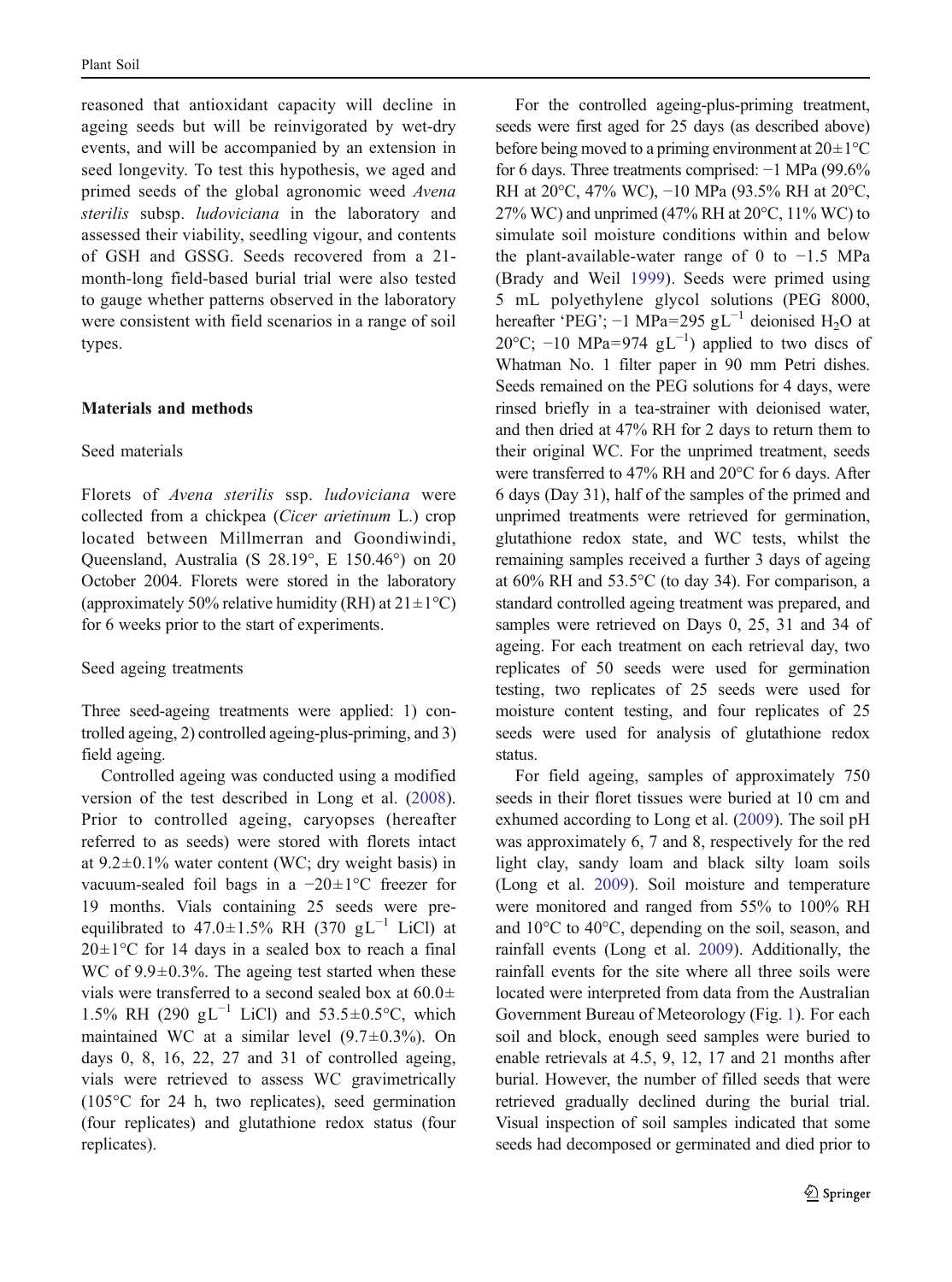<span id="page-3-0"></span>

Fig. 1 Rainfall events experienced by seeds during the 21-month-long seed-burial experiment. Data were obtained from the Australian Government Bureau of Meteorology ([2010\)](#page-7-0)

emerging. For the black soil, no filled seeds were recovered at 12 months and subsequent retrieval times. Seeds were recovered throughout the 21 months for the red and sandy soils but at 21 months sufficient seeds for viability, vigour and glutathione testing were only recovered from one of four blocks. Thus, for field ageing, analyses reflect results for those seeds that had not fatally germinated or decomposed. Seeds were removed from their floret tissues prior to further testing.

# Seed viability

Viability was assessed by a germination test and data are expressed as a germination percentage of filled seeds. Seeds were germinated at 20±1°C under constant white light (c. 50  $\mu$ molm<sup>-2</sup>s<sup>-1</sup>) on 1% water agar that contained 722  $\mu$ M GA<sub>3</sub> to bypass dormancy so that lack of germination was related to lack of viability and not the presence of dormancy. Four replicates of 25 seeds were tested for controlled ageing samples, two replicates of 50 seeds for controlled ageing-plus-priming samples, and 25 field-aged seeds were tested if sufficient filled seeds were recovered from each block. Germination was defined by radicle protrusion of  $\geq 0.5$  mm and was scored daily for up to 30 days. Abnormal seedlings (those exhibiting premature shoot protrusion or stunted radicle growth) were excluded so that viability reflects the total number of normal germination events only. After 30 days, any seeds that had not germinated were cut-tested to assess final viability; seeds with intact, white embryos and endosperm were scored as viable, whilst those seeds that were bloated or discoloured were scored as non-viable.

#### Glutathione quantification

Extraction and quantification of GSH and GSSG were conducted following the protocols of Kranner and Grill ([1996](#page-8-0)) and Kranner [\(1998](#page-8-0)). After retrieval at 4.5, 9, 12, 17 and 21 months, field-aged seeds were removed from floret tissues and dried in paper bags at 15% RH and 15°C for between 2 and 4 weeks. Each sample contained up to 25 seeds; due to seed decay in the field, samples were not available for some combinations of soil and retrieval time. Controlledaged seeds were retrieved after 0, 8, 17, 22, 28 and 31 days of ageing. Controlled ageing-plus-priming samples were retrieved on Days 0, 25, 31 and 34. All samples were weighed and vacuum-sealed in a foil bag with 14 g dry silica gel and frozen at −80°C. Prior to extraction, samples were freeze-dried to remove free water, and ground to a fine powder with agate balls in a liquid nitrogen-cooled grinding capsule using a Retsch MM200 ball mill. Lowmolecular-weight thiols were extracted from the resulting powder by the addition of 1 mL of 0.1 M HCl to  $50\pm2$  mg seed material (exact weight) recorded). During the extraction process, samples were kept on ice to minimize unwanted reactions. Samples were vortexed for 20 s to combine, then centrifuged at 18,000g at 4°C for 40 min.

Thiols were analysed using reversed-phase HPLC (Jasco) in combination with fluorescence detection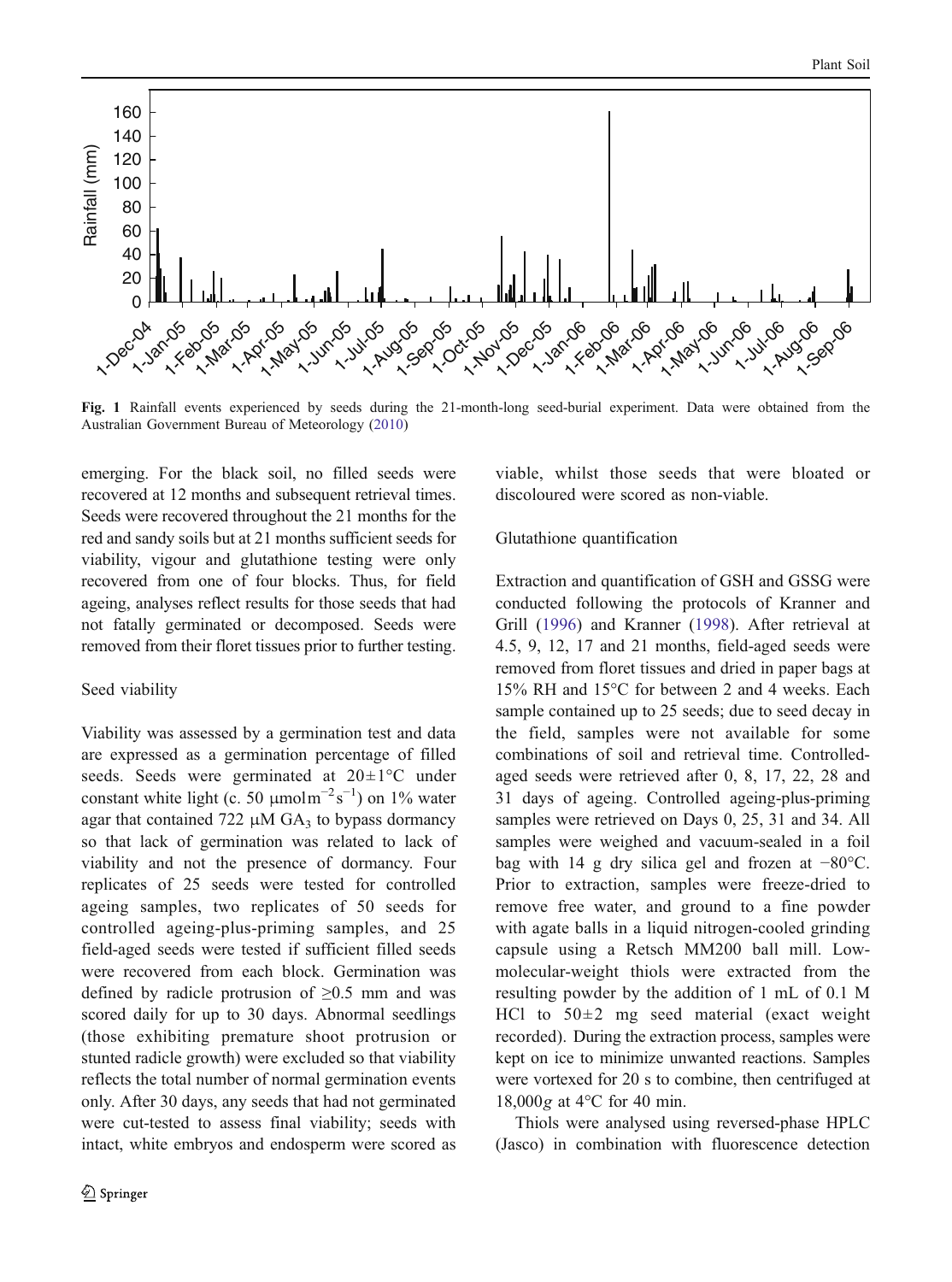<span id="page-4-0"></span>(excitation wavelength=380 nm, emission wavelength=480 nm) according to the methods used in Kranner and Grill [\(1996](#page-8-0)). Glutathione was separated from other low-molecular-weight thiols: cysteine, cysteinyl-glycine and  $\gamma$ -glutamyl-cysteine. The sample concentrations of each component were calculated using calibration curves of standards. Standards of hydroxy-methyl-glutathione (γ-glutamyl-cysteinylserine; hmGSH) were also used to check for the presence of this glutathione homologue that is present in some Poaceae species, however it was not detected. Cyst(e)ine, cyst(e)inyl-glycine and  $\gamma$ -glutamyl-cyst(e) ine occurred in trace amounts in some samples only, and their accurate quantification was hindered due to their concentrations approaching the lower detection limits of this technique. Thus only results for GSH and GSSG are reported.

#### Statistical analysis

Generalized linear models (GLM) were used to test for the effects of ageing duration, hydration level, soil type, replicate or block, and their interactions, where relevant, on seed viability and quality, seedling vigour and GSH / GSSG content using controlled- and fieldaged seeds. Germination data were arcsine-transformed. GLM analysis of viability data for field-aged seeds was weighted (1/N) to account for variation in numbers of seeds recovered. Standard errors (SE) were pooled in viability analyses, but SEs for individual time points are shown in figures. For significant effects only, subsequent comparisons of treatment levels within experiments were conducted using two-sample t-tests and adjusted for multiple comparisons (Bonferroni).

# Results

Effects of controlled seed ageing on viability and vigour

Seeds subjected to controlled ageing in the laboratory declined from 100% viability at Day 0 to 16% at Day 31 (Fig. 2a, pooled  $SE=0.14$ ). The main drop in germination occurred after Day 22, and this was coupled with seeds taking longer to germinate and seedlings growing more slowly. The 16% of seeds that were still able to germinate at Day 31 took an average time of 11 days to germinate, significantly slower than seeds



Fig. 2 The effects of controlled ageing (60% RH and 53.5°C for up to 31 days) of A. sterilis seeds on a seed viability  $\frac{6}{6}$ germination), b mean germination time (MGT), c seedling vigour (mean seedling length 5 days after the first seed in each Petri dish had germinated) and d glutathione concentration  $(nmolg<sup>-1</sup>$  dry weight; GSH, white bars; glutathione disulphide, GSSG, black bars). Data points show mean $\pm$ SE (*n*=4 replicates of 25 seeds)

aged for 0 to 22 days, which germinated in 4 to 6 days (Fig. 2b,  $P<0.001$ , pooled SE=0.4); seedlings germinating on Day 31 grew to <20 mm, instead of 50 to 70 mm (Fig. 2c).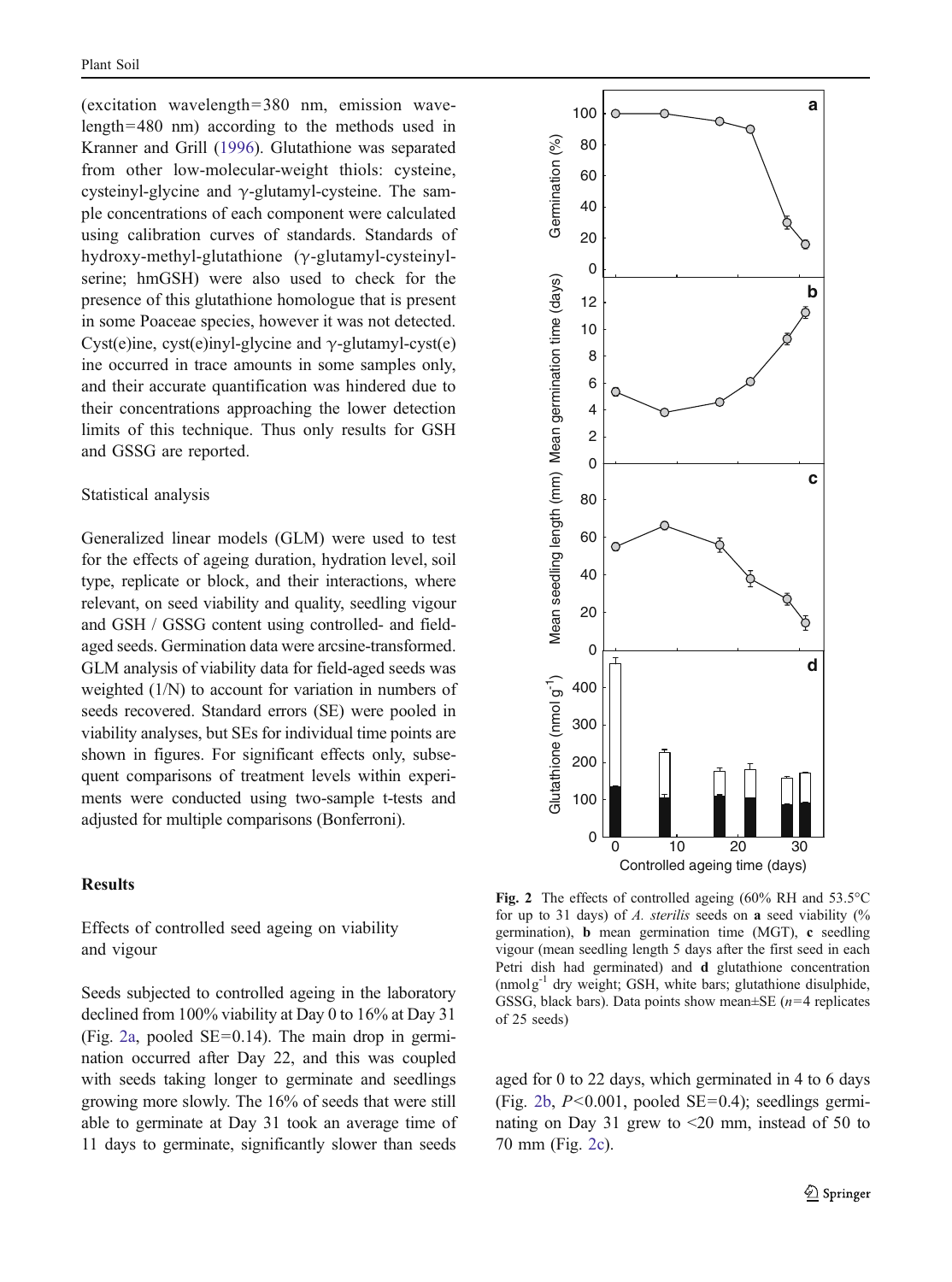Effects of controlled seed ageing and wet-dry cycling on glutathione redox state

For seeds that were aged under controlled conditions, the concentrations of GSH, GSSG and total glutathione (GSH+GSSG) declined during the first 17 days of ageing, with the overall drop due primarily to a fall in GSH concentration that occurred between Day 0 and Day 8 ( $P < 0.001$ ; Fig. [2d\)](#page-4-0).

To simulate a rainfall event, seeds that had been aged for 25 days in the controlled ageing environment were removed from it and subjected to a wet-dry cycle. When removed from the controlled ageing environment at Day 25 and primed at −1 MPa (a water potential within the normal plant-availablewater range), the concentration of GSH increased significantly by Day 31 compared to seeds that were not primed (P<0.001; Fig. 3). Moreover, seed viability remained high at 98% even after returning to the ageing environment for a further 3 days. In contrast, seeds that were not primed continued to lose viability when removed from the ageing environment and viability loss was hastened when the ageing treatment was recommenced. Seeds primed at −10 MPa also exhibited enhanced GSH levels relative to unprimed seeds  $(P=0.006)$ , and slightly higher germination (Day 31  $P=0.147$ , Day 34  $P=0.056$ ). Thus priming to both −1 MPa and −10 MPa stimulated GSH production and recovered the germination capacity of the seeds.

Effects of field ageing on seed viability, vigour and glutathione redox state

For seeds buried in red and sandy soils, which retained high viability, the proportion of GSH relative to GSSG remained high (Fig. [4a, d and e](#page-6-0)) in all samples throughout the 21 months. The viability of seeds that could be retrieved from the black soil declined by about 35% after 9 months of ageing, but the loss of viability was not yet reflected in the concentrations of GSH and GSSG (Fig. [4a and f\)](#page-6-0). The 60% of seeds that were able to germinate when retrieved from black soil at 9 months grew to only 30 mm in length in 5 days. In contrast, filled seeds



Controlled ageing time (days)

Fig. 3 The effect of priming on viability and glutathione redox state of A. sterilis seeds. Seeds were aged under controlled conditions (60% RH and  $53.5^{\circ}$ C for 34 days), as in Fig. [1,](#page-3-0) but ageing was suspended at Day 25 for 6 days for a subset of the seeds. Seeds were primed at −1 MPa or −10 MPa on polyethylene glycol for 4 days, to simulate a rain event, followed by drying (47% RH at 20°C for 2 days), then returned to the ageing environment on Day 31 for a further 3 days (concluding on Day 34). Unprimed samples were held at 47% RH and 20°C for 6 days then returned to the ageing environment. Glutathione concentration (GSH, nmolg<sup>-1</sup> dry weight, white bars; GSSG, black bars), seed viability (% germination, closed circles). Data are mean $\pm$ SE (*n*=4 replicates of 25 seeds for glutathione concentration;  $n=2$  replicates of 50 seeds for viability)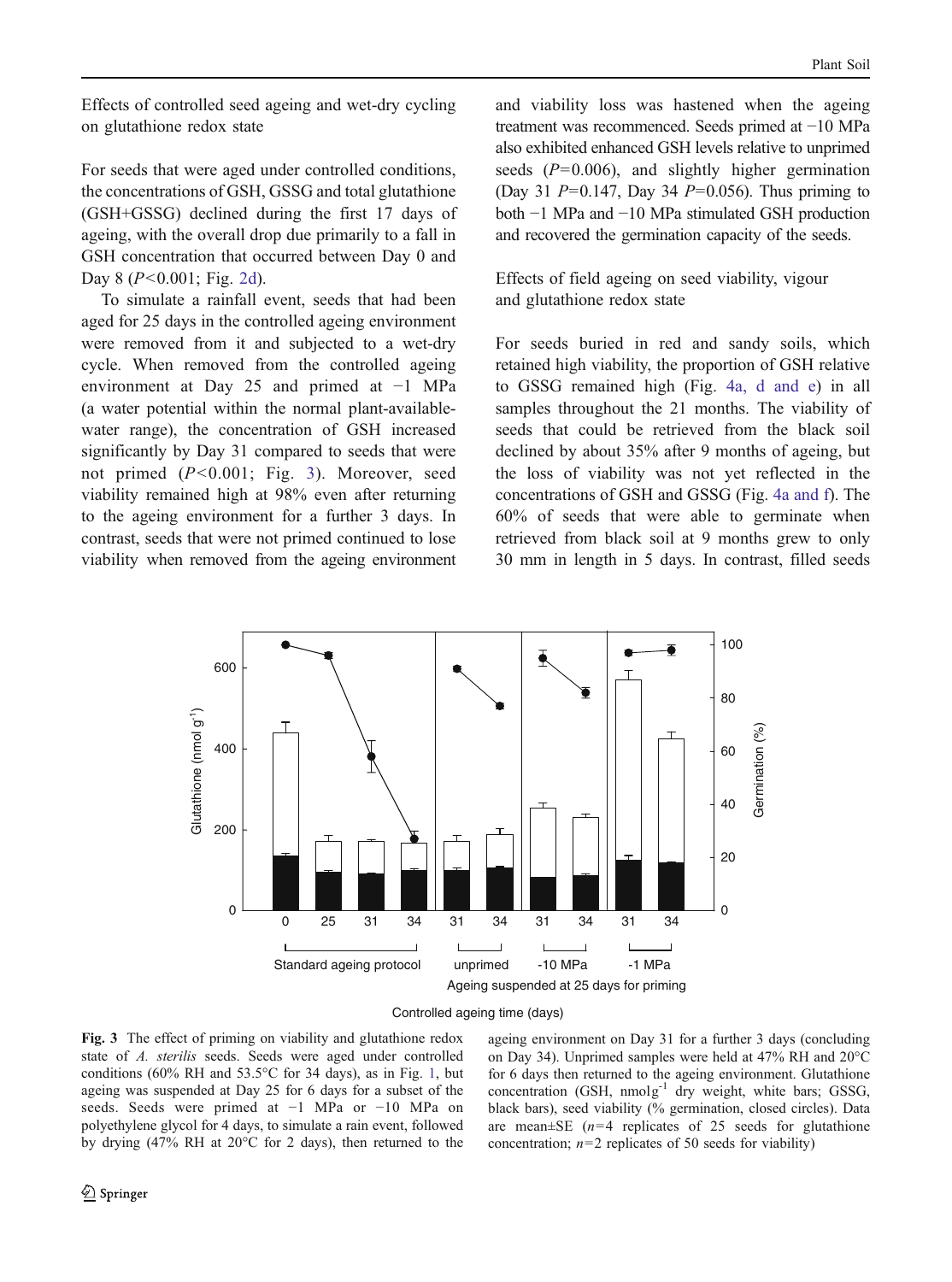<span id="page-6-0"></span>Fig. 4 The effect of field burial on a seed viability (% germination, from Long et al. [2009](#page-8-0)), b mean germination time, c seedling vigour (mean seedling length 5 days after the first seed in each Petri dish had germinated), and (d-f) glutathione concentration  $(mmolg<sup>-1</sup>$  dry weight; GSH, white bars; GSSG, black bars) of A. sterilis seeds. Seeds were buried in (d, and circles in a-c) red soil, (e, and triangles in a-c) sandy soil and (f, and squares in a-c) black soil for 21 months. No seeds remained in the black soil f after 9 months. Data are mean $\pm$ SE (*n*=4 replicates of 25 seeds each)



that were recovered from the red and sandy soils retained high viability (>80%) and seedlings grew to approximately 80 mm in 5 days (Fig. 4). Indeed, the effects of red and sandy soils on MGT and seedling vigour were indistinguishable (Fig. 4b and c;  $P=0.890$ ) and 0.864). From 12 months onwards, no samples were recovered from the black soil. Also, fewer samples were available at 17 and 21 months for the red and sandy soils as no filled seeds were recovered from several blocks, and this hindered further assessment of the relationship between glutathione concentrations and seed viability in field environments.

#### Discussion

Ageing and priming seeds in the laboratory afforded insights into the effects of rainfall on the persistence of seeds in the field. When partially-aged seeds from the controlled ageing environment were subjected to a wet-dry cycle and then returned to the ageing environment, in simulation of a rainfall event, GSH levels mimicked those of field-aged seeds. GSH increased relative to GSSG in primed seeds, concomitant with increased seed viability and extended seed longevity. Together, these results suggest a role for wet-dry cycling in determining the persistence of seeds in the field through a mechanism that may involve recovery of the glutathione antioxidant system.

The degree of antioxidant repair and reinvigoration of seeds by wet-dry cycles may depend on the age and hydration state of the seeds, as determined by their environment. Classic studies by Osborne and coworkers demonstrated that seed ageing is associated with damage to nucleic acids and proteins, which can to some extent be repaired upon imbibition (Cheah and Osborne [1978](#page-8-0); Sen and Osborne [1974\)](#page-8-0). Consis-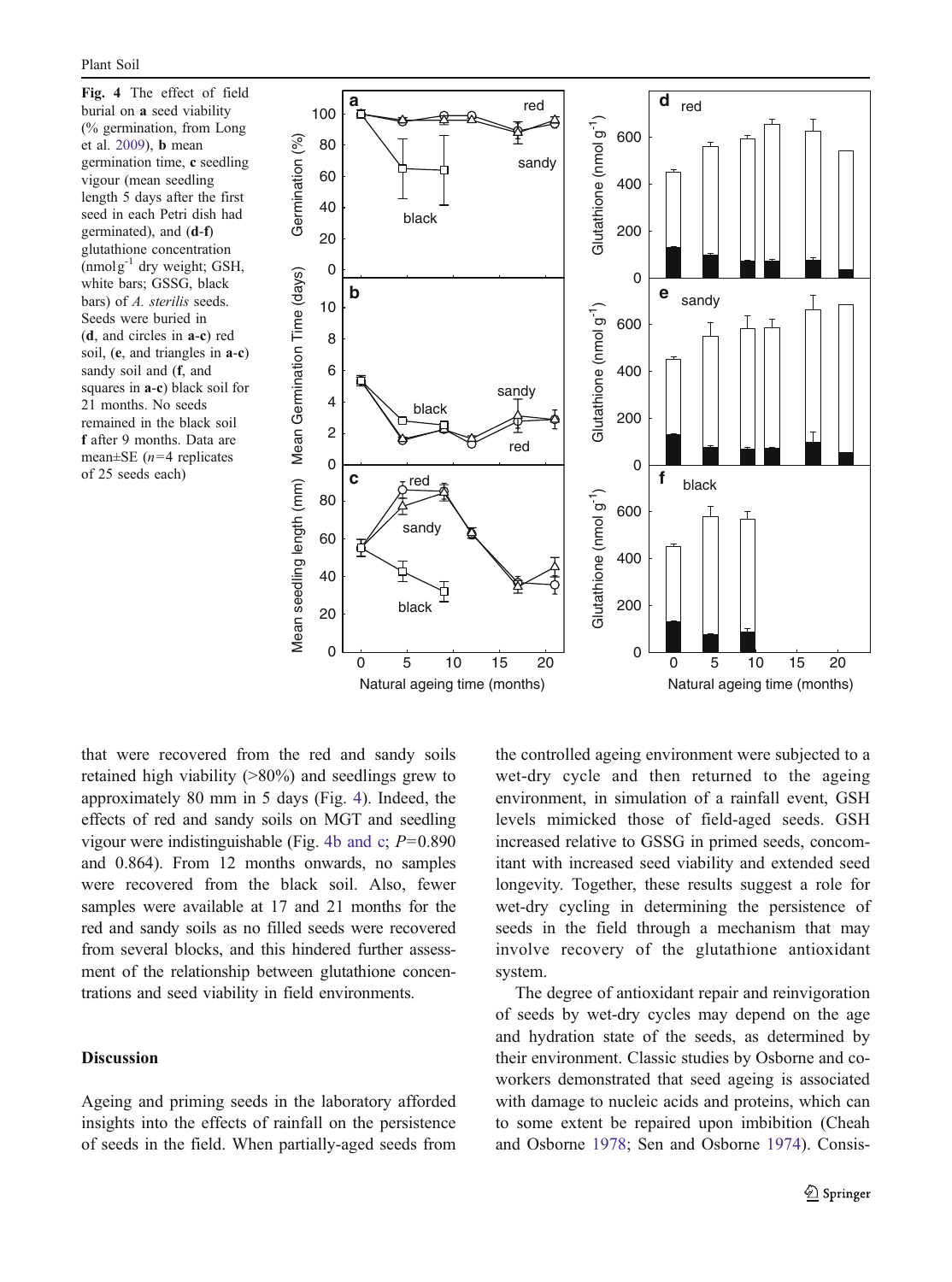<span id="page-7-0"></span>tent with these early studies, our data suggest that the effectiveness or speed of such repair mechanisms depends on seed WC. The magnitude of the GSH increase in seeds primed at −1 MPa compared to the unprimed treatment suggests that GSH was synthesized rather than recovered from GSSG. Although less pronounced than at −1 MPa, GSH was also produced during priming at −10 MPa. These results extend the view of Vertucci and Farrant [\(1995](#page-8-0)) that repair processes occur when seeds are hydrated at −3 MPa and wetter, and are further supported by a recent study of Digitalis purpurea by Butler et al. [\(2009\)](#page-8-0) in which the viability of aged seeds improved following priming to as low as −15 MPa. Moreover, our priming study afforded an insight into the effects of rainfall on seed persistence: the field-aged seeds received numerous rainfall events during 21 months of burial (Fig. [1](#page-3-0)), so we surmise that their sustained high GSH concentrations and high viability may have resulted from the priming effect of rainfall.

Whilst antioxidant capacity appears to contribute to seed persistence, some distinctions in the ageing conditions experienced by seeds in the burial trial and laboratory should be considered when interpreting these results. Firstly, the population subjected to fieldburial decreased in size due to seeds germinating, deteriorating or being predated, so only the longerlived sub-population was retrieved and therefore represented in field-aged samples (Ishikawa-Goto and Tsuyuzaki [2004\)](#page-8-0). In contrast, no seed attrition occurred during the 30-day controlled ageing treatment, so a random sample of the entire population was taken each time. Secondly, seeds in controlled ageing conditions were maintained under stable conditions whereas seeds aged in the field were exposed to fluctuations in moisture and temperature. Sustained high temperature (53.5°C) during controlled ageing at a moderate WC (10 % WC at 60% RH) would favour cellular damage and limit its repair (Vertucci and Farrant [1995](#page-8-0); Walters et al. [2005](#page-8-0)). In contrast, the field-aged seeds experienced moisture fluctuations between 55% and 100% RH, and a less extreme temperature range of 10°C to 40°C; differences in soil temperature and water content contributed to the differing effects of soil types on seed viability and vigour, with the black soil being the warmest and wettest, and thus displaying faster losses in seed viability and vigour than the red and sandy soils (Long et al. [2009](#page-8-0)). Nevertheless, the similarity of viability and glutathione profiles of the field-aged seeds with those of the priming treatments indicates that those seeds that do persist in the field may be recovering their antioxidant capacity during rainfall events.

The implications of this study are pertinent for weed management and land restoration, where the longevity and dynamic nature of seed banks are important considerations. Here we suggest that the longevity of seeds may recover and even be extended by wet-dry cycling resulting from rain events. Estimating the persistence of weed seeds in the soil is a major challenge for policy makers and practitioners involved in containing and eradicating weeds, and those using seeds stored in soil for rehabilitation of mined and degraded lands (Panetta [2007;](#page-8-0) Rosef [2008\)](#page-8-0). The traditional method for assessing seed persistence is the seed burial trial, which has limitations because it is time-consuming and the results may not be relevant beyond the specific soil and climate conditions of the study site (Ishikawa-Goto and Tsuyuzaki [2004;](#page-8-0) Long et al. [2009\)](#page-8-0). Recent attempts to accelerate predictions of seed persistence using laboratory-based controlled-ageing tests appear promising (Long et al. [2008;](#page-8-0) Long et al. [2009;](#page-8-0) Schoeman et al. [2010](#page-8-0)); however, they do not account for a potential extension in seed longevity that may occur with wet-dry cycling (as found in this study), so may underestimate persistence, such as in Panetta [\(2009](#page-8-0)). Further studies are needed to determine if there is an optimal number of wet-dry cycles to extend longevity, and if a decline in seed viability after the optimum number of cycles is associated with antioxidant breakdown.

Acknowledgements Thank you to Danica Goggin for helpful comments on this manuscript. Operational and travel funding for Rowena Long were provided by the Cooperative Research Centre for Australian Weed Management, The Council of Australasian Weed Societies, The Seeds for Life Project at the University of Queensland, The Millennium Seed Bank Project at the Royal Botanic Gardens, Kew, and a University of Queensland Graduate School Research Travel Award.

#### References

- Australian Government Bureau of Meteorology (2010) Australian climate statistics (site no. 040216, Brisbane). [http://www.](http://www.bom.gov.au) [bom.gov.au](http://www.bom.gov.au) Accessed and data requested on 5 Jul 2010.
- Bailly C (2004) Active oxygen species and antioxidants in seed biology. Seed Sci Res 14:93–107